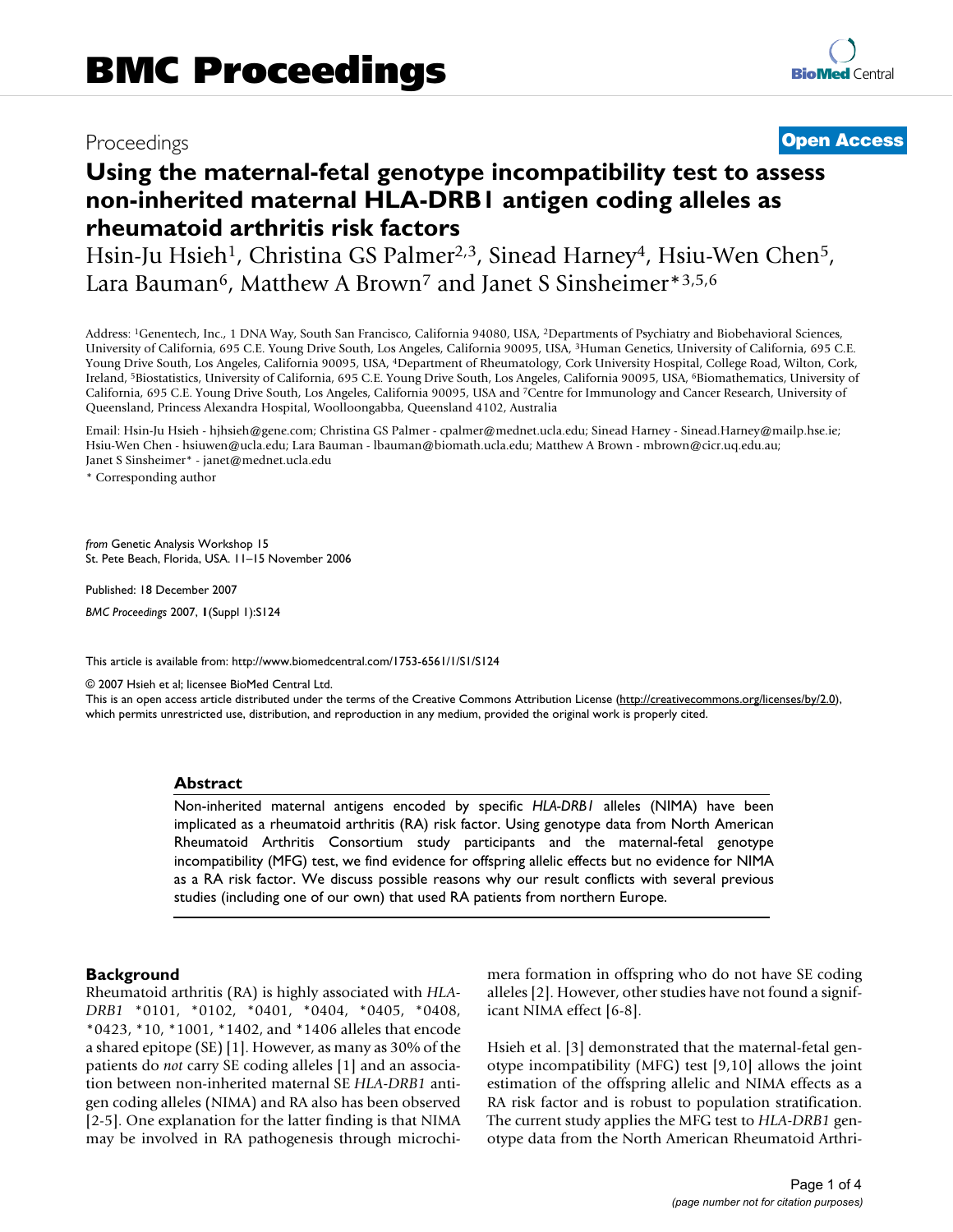tis Consortium (NARAC) study to test NIMA as a risk factor for RA.

## **Methods**

### *Statistical modeling: the MFG test*

The MFG test models the joint distribution of parental and offspring genotypes given the number of affected offspring in nuclear families as

$$
\prod_{i=1}^N \Pr(G_c^{(i)}, G_p^{(i)} | D^{(i)}), \tag{1}
$$

where for family  $i = 1,..., N$ ,  $G_c^{(i)} = (G_{c1}^{(i)}, \dots, G_{cn_i}^{(i)})$  denote the genotypes of the  $n_i$  offspring, in which  $k_i$  are affected;  $G_p^{(i)} = \left( G_m^{(i)}, G_f^{(i)} \right)$  denote parental genotypes, in which  $G_m^{(i)}$  and  $G_f^{(i)}$  are maternal and paternal genotypes,  $\text{respectively; } D^{(i)} = \left( D_1^{(i)}, \dots, D_{k_i}^{(i)} \right) \text{ denotes the event that }$  $k_i$  offspring are affected [4,5]. Phenotypes of the unaffected offspring are not used in the likelihood.  $\binom{i}{1}$ ,  $\cdots$ ,  $G_{cn_i}^{(i)}$ *i*  $D_{k_i}^{(i)}, \cdots, D_{k_i}^{(i)}$ 

Using Bayes' theorem and assuming siblings' phenotypes are independent given parental genotypes, likelihood Eq. (1) is parameterized in terms of penetrance functions and population mating type frequencies [3,9]. As in Hsieh et al. [3], we model the penetrances as

$$
pr(D|G_c, G_p) = p \times \mu^{I[M]} \times \rho_1^{I[Z=1]} \times \rho_2^{I[Z=2]},
$$
 (2)

where  $I[\cdot]$  is the indicator function,  $M$  is the event that the offspring does not inherit an SE coding allele carried by the mother (i.e., NIMA), and *Z* denotes the number of SE coding alleles present in the offspring genotype. The parameter *p* denotes the population baseline disease incidence rate, which ultimately cancels from Eq. (1). The parameter  $\mu$  is the relative risk due to NIMA;  $\rho_1$  and  $\rho_2$  are the relative risks when one or two copies of the SE coding allele are present in the offspring genotype, respectively, relative to zero copies. Note that the relative risks  $(\mu, \rho_1, \rho_2)$  $\rho_2$ ) range from 0 to infinity, and each have a null value of 1. The numerical maximization of the log-likelihood is better conditioned when we use the natural logarithm of the relative risks as parameters so we actually estimate  $\alpha$  = log( $\mu$ ),  $\beta_1 = \log(\rho_1)$ , and  $\beta_2 = \log(\rho_2)$  [9]. Each of these parameters,  $\alpha$ ,  $\beta_1$ , and  $\beta_2$ , are therefore defined on the real line from negative infinity to infinity and each have a null value of zero.

Because we assume that all SE coding alleles confer the same risk to RA susceptibility (as was assumed in earlier studies [2-8]), the model reduces to two alleles that we denote as *S* for the SE coding risk allele and *N* for the non SE coding allele. Thus, there are three possible genotypes (*S*/*S*, *S*/*N*, and *N*/*N*). The penetrance function as expressed by Eq. (2) is short-hand for three mutually exclusive maternal-offspring genotype combinations in which the indicator functions determine which relative risk corresponds to the genotype combination. These mutually exclusive combinations are: the offspring carries two copies of the S allele; the offspring carries one copy of the S allele; and the offspring does not carry S allele but the mother does. Each of these combinations has an associated risk that we define in a standard manner, that is, as relative to a reference category in which both the offspring and mother are *N*/*N*.

Assuming mating symmetry under the null hypothesis, there are six possible mating types [10]. Neither Hardy-Weinberg equilibrium nor random mating is assumed. Data from families with incomplete parental genotypes are included in Eq. (1) by assuming the genotypes are missing at random and summing over all possible parental genotypes [9,11]. Hypothesis tests of offspring allelic or of NIMA effects use a likelihood-ratio test statistic, whose distribution is asymptotically chi-square.

#### *The NARAC data set*

Of the four GAW15 RA study samples, only the NARAC data set was suitable for this analysis because at least some parental *HLA-DRB1* genotypes must be available to test for NIMA effects. The ethnic background of the NARAC families is representative of United States and Canadian families affected with RA (predominately Caucasian with African, Hispanic, Native American, and Asian minorities).

Before recoding the alleles into *S* and *N*, we used the pedigree trimming option of Mendel (version 6.5.0) to remove individuals without *HLA-DRB1* genotypes who are not necessary to define the relationships among genotyped individuals [12,13]. We then tested for genotyping errors using the mistyping analysis available in Mendel version 6.5.0 [13,14] and found that the *HLA-DRB1* error rate was less than 1%. Individuals' genotypes that were in error were omitted and when several family members could be in error, the entire family's *HLA-DRB1* genotypes were omitted. Most of the families are nuclear families; however there are a few extended families. For each extended pedigree, a single nuclear family was selected using the following protocol: whenever a nuclear family has complete parental genotypes available, they are selected over those families with zero or one parent genotyped. Whenever multiple nuclear families within the extended pedigree have the same parental genotype avail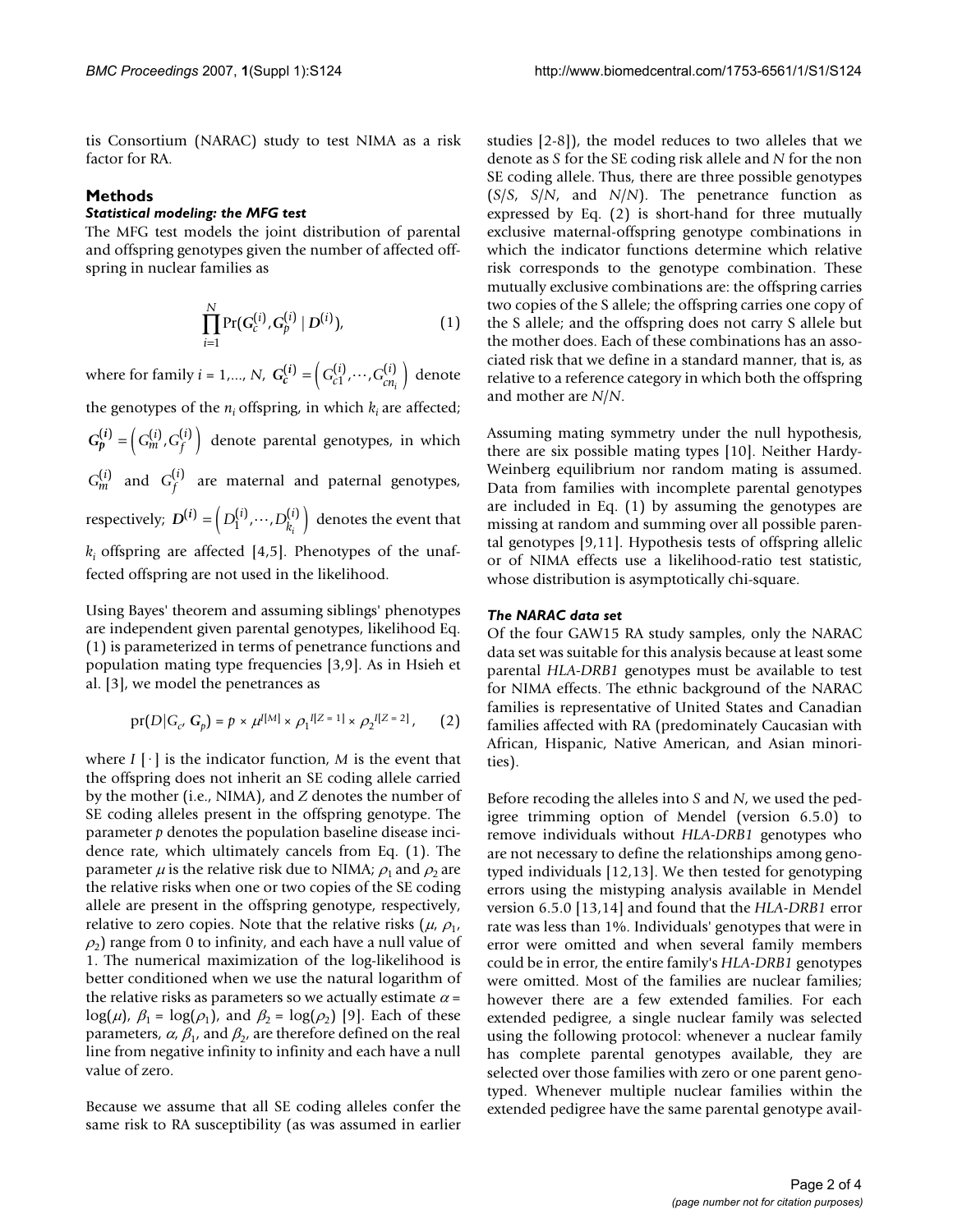ability, one of the nuclear families is randomly selected. At this point, there were 708 nuclear families.

About half the families have neither parent genotyped. These families provide very little power for detecting maternal-fetal genotype interactions [11] and were omitted. The remaining number of nuclear families was 318. We then recoded the alleles. The resolution of 119 individuals' *HLA-DRB1* genotypes is too low to allow certain classification of their alleles as *S* or *N*. For example the allele \*01 could be \*0101 (*S*) or \*0103 (*N*). These ambiguous genotypes were treated as missing in the analysis.

The final data set had 263 nuclear families with at least one parent and one affected offspring genotyped. The distribution of affected offspring and genotyped parents is given in Table 1. There are a total of 517 affected offspring (393 female and 124 male) in these families. To test whether we introduced a bias by our family selection scheme, we compared the genotype distribution of affected offspring from the families used in the analysis to the genotype distribution of affected offspring from the excluded families. Specifically, we randomly selected one affected offspring per included family and one affected offspring per excluded family and compared the distributions using a Fisher exact test. We found that the genotype distributions were not significantly different (*p* = 0.946).

#### **Results** *Inference*

We fit three models by placing different constraints on the parameters. These models are compared by constructing likelihood-ratio test statistics. Comparison of Models 1 ( $\alpha$  $= \beta_1 = \beta_2 = 0$ ) and 2 ( $\alpha = 0$ ) in Table 2 reveals a highly significant offspring SE allelic effect on RA risk ( $\chi^2$  = 128.1,  $p = 1.5 \times 10^{-28}$ ). The relative risk for individuals with S/N is  $\rho_1$  = 4.3 and the relative risk for individuals with S/S is  $\rho_2$  = 12.7, similar in magnitude to the results of earlier association studies (see for example [15,16]). Comparison of Models 2 ( $\alpha$  = 0) and 3 (no parameter restrictions) shows there is no evidence for the NIMA effect on RA risk in the presence of offspring allelic effects ( $\chi_1^2$  = 0.0172, *p*  $= 0.8956$ ).

### *Power*

One possible explanation for our failure to find evidence for the NIMA effect is that our sample size is too small. The earlier studies found the MFG effect to be  $\sim$ 4, approximately equal to the S/N risk to offspring [2-5]. We simulated 1000 data sets and found that there is 80% power to detect an MFG effect size of 3.5 with 63 families each having two affected offspring and completely genotyped par-

| Table 1: Distribution of affected offspring among the 263 |  |
|-----------------------------------------------------------|--|
| families                                                  |  |

| No.<br>affected<br>siblings | Families with<br>both parents<br>genotyped | Families with only<br>mothers<br>genotyped | Families with only<br>fathers genotyped |
|-----------------------------|--------------------------------------------|--------------------------------------------|-----------------------------------------|
|                             | 6                                          | 18                                         | 6                                       |
|                             | 53                                         | 135                                        | 25                                      |
|                             | 4                                          | 12                                         | 3                                       |
|                             |                                            |                                            | 0                                       |
|                             |                                            |                                            |                                         |

ents. Our actual study sample has power to detect even smaller effect sizes because the additional 200 families with only one parent genotyped substantially increase the power [11].

## **Discussion**

MFG incompatibility results when specific maternal-fetal genotype combinations produce an adverse effect on the developing fetus that ultimately increases offspring disease risk. The exposure of fetuses who do not carry SE coding alleles to a maternal SE antigen is an example of a putative MFG incompatibility event and so can be examined using the MFG test.

The highly significant offspring allelic effects are consistent with numerous studies [3,15,16]. However, we did not find any evidence of a NIMA effect. Although we can not exclude the possibility that small NIMA effects were missed, low power is not a reason for the failure to detect moderate NIMA effects. Our simulation results show that we could detect a NIMA effect that is less than the effect size observed in earlier studies [2-5]. Although the NARAC families are ethnically diverse, population stratification also is not a concern as the MFG test is robust to its effects [3,10,11].

There were originally 708 nuclear families available in the NARAC data set. After excluding families without parental genotypes and individuals with low-resolution *HLA-DRB1* genotypes, only 263 nuclear families were used in our analysis. However when the genotypes are missing at random, it has been shown that MFG test produces unbiased parameter estimates and accurate hypothesis tests when only approximately 25% of the families in the sample have both parental genotypes [11]. The missing-at-

**Table 2: Offspring shared epitope and NIMA effects as estimated by the MFG test**

| Model | $\alpha$ = $log \mu$<br>(std err) | $\beta_1 = \log \rho_1$<br>(std err) | $\beta_2$ = $log \beta_2$<br>(std err) | log likelihood |
|-------|-----------------------------------|--------------------------------------|----------------------------------------|----------------|
|       |                                   | O                                    |                                        | $-731.0926$    |
|       | 0                                 | 1.462(0.188)                         | 2.538(0.239)                           | $-667.0471$    |
|       | $-0.0423(0.324)$                  | 1.436(0.272)                         | 2.511(0.317)                           | -667.0385      |